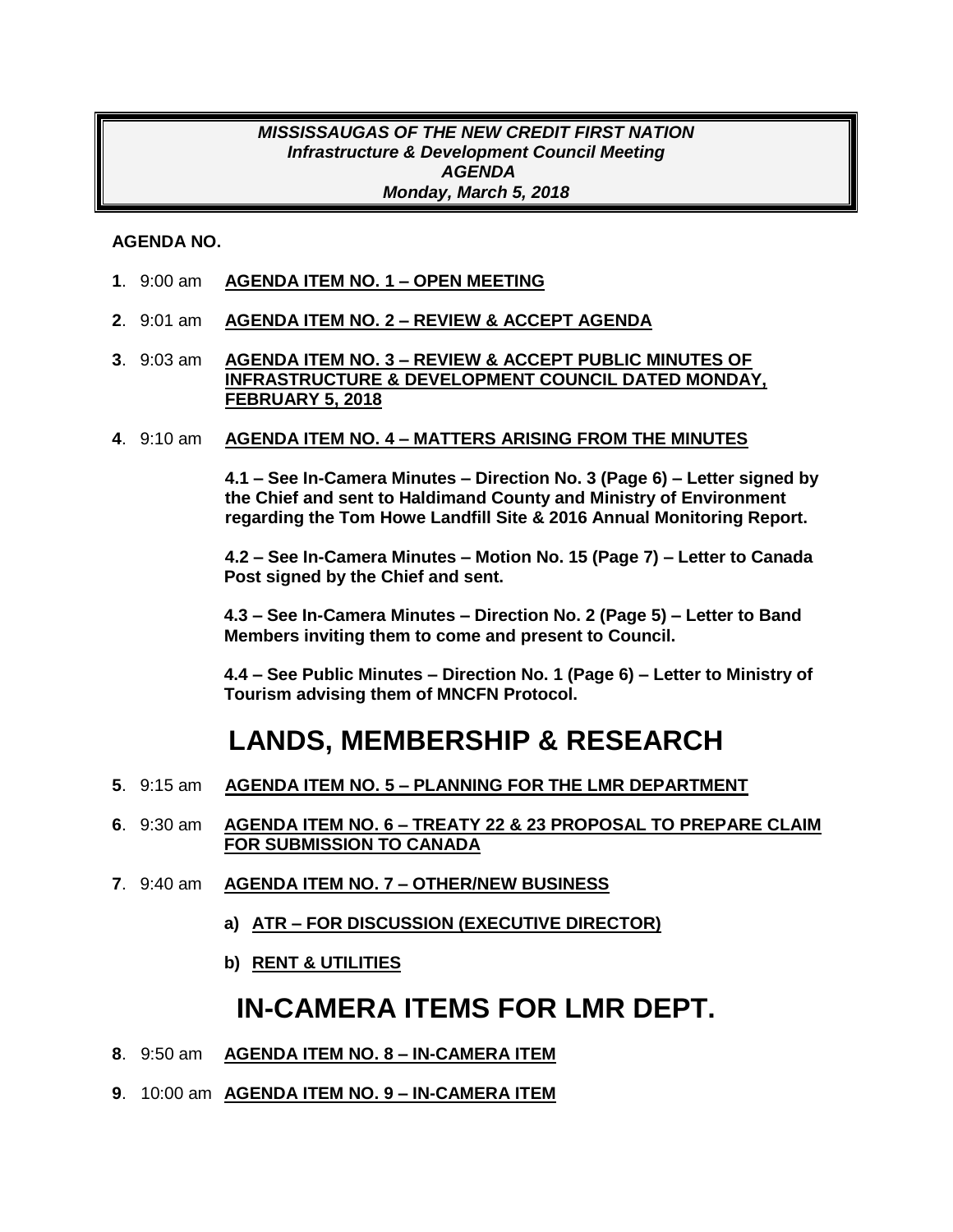# **IN-CAMERA ITEM FOR HOUSING**

- **10**. 10:10 am **AGENDA ITEM NO. 10 – IN-CAMERA ITEM**
- **11.** 10:20 am **AGENDA ITEM NO. 11 – OTHER/NEW BUSINESS**

**a)**

**b)**

**BREAK**

### **IN-CAMERA ITEMS FOR ECONOMIC DEVELOPMENT**

**12.** 10:30 am **AGENDA ITEM NO. 12 – IN-CAMERA ITEM** 

**13.** 10:45 am **AGENDA ITEM NO. 13 – IN-CAMERA ITEM** 

### **OUT OF CAMERA**

**14.** 11:00 am **AGENDA ITEM NO. 14 – GUEST – ONTARIO REGIONAL CHIEF ISADORE DAY TO ADDRESS CHIEF & COUNCIL ON THE STATE OF INTERGOVERNMENTAL AFFAIRS WITH ONTARIO, FEDS AND AFN** 

**LUNCH BREAK – 12:30 TO 1:30 PM – LUNCH IS CATERED BY LORRAINE SAULT**

# **CONTINUATION OF IN-CAMERA ITEMS FOR ECONOMIC DEVELOPMENT**

- **15**. 1:30 pm **AGENDA ITEM NO. 15 – IN-CAMERA ITEM**
- **16**. 1:45 pm **AGENDA ITEM NO. 16 – IN-CAMERA ITEM**
- **17**. 2:15 pm **AGENDA ITEM NO. 17 – OTHER/NEW BUSINESS**

**a)**

**b)**

#### **IN-CAMERA ITEMS FOR PUBLIC WORKS**

- **18.** 2:20 pm **AGENDA ITEM NO. 18 – IN-CAMERA ITEM**
- **19.** 2:30 pm **AGENDA ITEM NO. 19 – IN-CAMERA ITEM**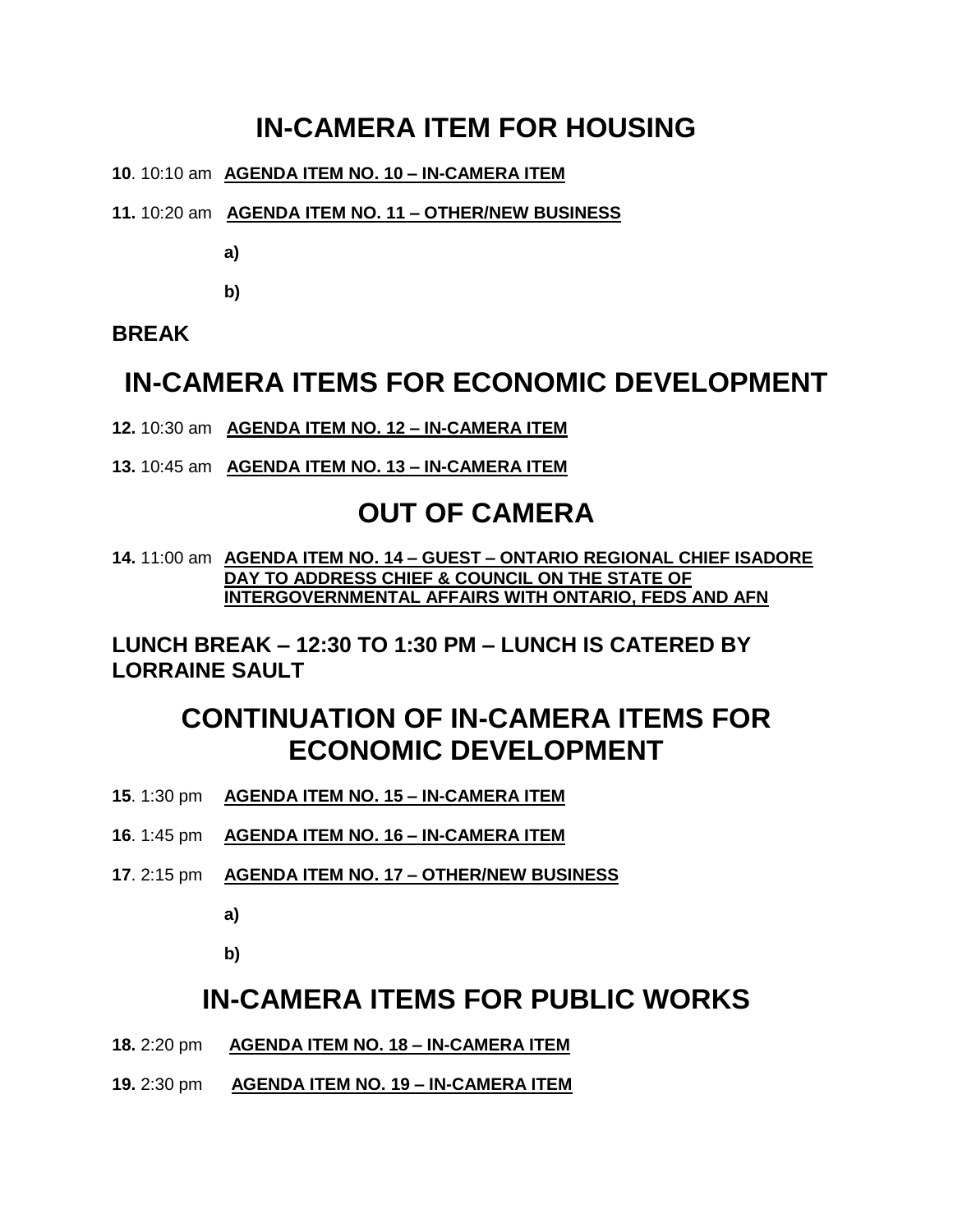#### **OUT OF CAMERA ITEMS FOR PUBLIC WORKS**

- **20.** 2:40 pm **AGENDA ITEM NO. 20 – REQUEST FOR REIMBURSEMENT DUE TO ROAD CONDITIONS**
- **21.** 2:50 pm **AGENDA ITEM NO. 21 – WASTEWATER PROJECT WITH TRENT & McGILL UNIVERSITIES**
- **22.** 3:05 pm **AGENDA ITEM NO. 22 – GAS SUPPLY AGREEMENT – SIX NATIONS NATURAL GAS COMPANY**
- **23.** 3:20 pm **AGENDA ITEM NO. 23 – ADMINISTRATION BUILDING – PRESENTATION FROM PW DIRECTOR**
- **24.** 3:30 pm **AGENDA ITEM NO. 24 – OTHER/NEW BUSINESS**
	- **a)**
	- **b)**

## **OTHER/NEW BUSINESS**

- **25.** 3:30 pm **AGENDA ITEM NO. 25 – MNCFN TORONTO PURCHASE – TRANSACTION REPORTS**
- **26.** 3:40 pm **AGENDA ITEM NO. 26 – APPROVAL OF PERFORMANCE REPORT FROM PEACE HILLS TRUST – FOR THE MONTHLY GATHERING MEETING ON SATURDAY, MARCH 24, 2018**
- **27.** 3:30 pm **AGENDA ITEM NO. 27 – APPROVAL OF ANNUAL REPORT OF THE TRUSTEE FROM PEACE HILLS TRUST – FOR THE MONTHLY GATHERING MEETING ON SATURDAY, MARCH 24, 2018**
- **28.** 3:40 pm **AGENDA ITEM NO. 28 – SNOW PLOWING (EXECUTIVE DIRECTOR)**
- **29.** 3:50 pm **AGENDA ITEM NO. 29 – OTHER/NEW BUSINESS**
	- **a)**

**b)**

#### **IN-CAMERA ITEMS**

- **30.** 3:50 pm **AGENDA ITEM NO. 30 – IN-CAMERA ITEM**
- **31.** 4:15 pm **AGENDA ITEM NO. 31 – IN-CAMERA ITEM**
- **32.** 4:25 pm **AGENDA ITEM NO. 32 – IN-CAMERA ITEM**